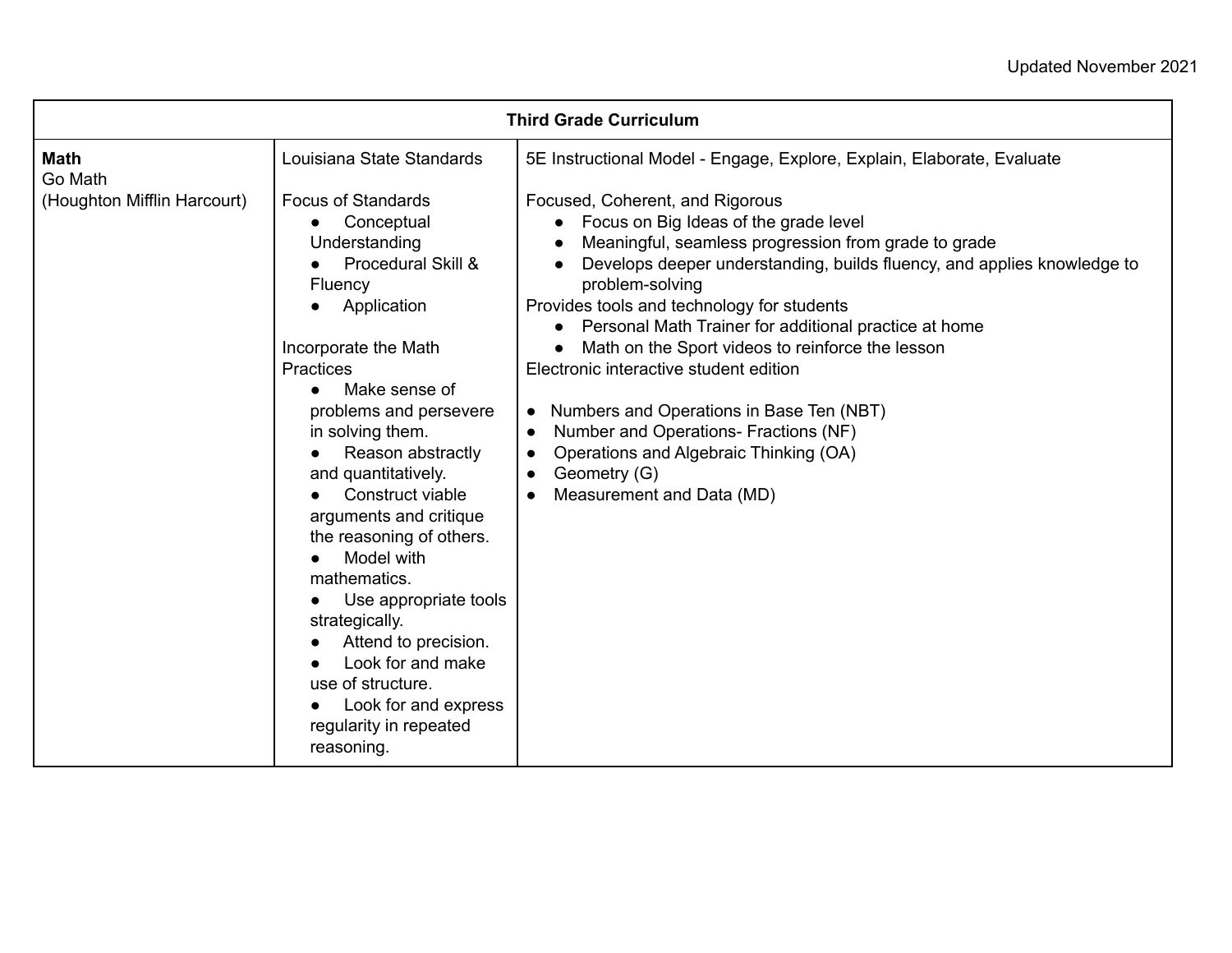## Updated November 2021

| <b>Language Arts</b><br><b>Reading</b>                                                                                  | Louisiana State Standards                                                                                                                                                                                                                                                                                  | <b>MyView</b>                                                                                                                                                                                                                                                                                                                                                                                                                                                                                                                 |
|-------------------------------------------------------------------------------------------------------------------------|------------------------------------------------------------------------------------------------------------------------------------------------------------------------------------------------------------------------------------------------------------------------------------------------------------|-------------------------------------------------------------------------------------------------------------------------------------------------------------------------------------------------------------------------------------------------------------------------------------------------------------------------------------------------------------------------------------------------------------------------------------------------------------------------------------------------------------------------------|
| Language<br><b>Spelling</b>                                                                                             | Louisiana ELA standards<br>provide appropriate content<br>for all grades, maintain high                                                                                                                                                                                                                    | helps prioritize instruction to support higher levels of reading and writing<br>٠<br>Increases text complexity in reading<br>$\bullet$<br>Provides accessible rigor<br>$\bullet$                                                                                                                                                                                                                                                                                                                                              |
| MyView (Pearson)                                                                                                        | expectations, and create a<br>logical connection of content<br>across and within grades.<br>The goal for students in<br>English language arts (ELA)<br>is to:<br>Read<br>Understand complex,<br>grade-level texts<br><b>Express their</b><br>understanding of those texts<br>through writing and speaking. | Balances fiction and informational texts<br>$\bullet$<br>Emphasizes close reading<br>$\bullet$<br>Focuses on information/explanatory, argumentative/opinion, and narrative<br>writing<br>Unit 1- Environments<br>lo<br>Unit 2- Interactions<br>Unit 3- Heroes<br>$\bullet$<br>Unit 4- Events<br>$\bullet$<br>Unit 5- Solutions                                                                                                                                                                                                |
| <b>Handwriting</b>                                                                                                      | Writing Our Catholic Faith                                                                                                                                                                                                                                                                                 | Grades 2-4 receive an academic grade                                                                                                                                                                                                                                                                                                                                                                                                                                                                                          |
| <b>Social Studies</b><br><b>Rotated with Science</b>                                                                    | Louisiana State Standards                                                                                                                                                                                                                                                                                  | <b>Units Covered</b><br>Louisiana Today: What makes Louisiana unique?<br>State of Louisiana: How did becoming part of the United States alter<br>$\bullet$<br>Louisiana while preserving unique elements of its rich heritage?<br>Louisiana's Economy: How has Louisiana changed while preserving unique<br>elements of its rich heritage?                                                                                                                                                                                    |
| <b>Science</b><br>Science is rotated with Social<br><b>Studies</b><br><b>Generation Genius</b><br>Incorporation of NGSS | <b>ELA Standards</b><br><b>NGSS</b><br>(Next Generation<br>Science Standards)                                                                                                                                                                                                                              | Provides a hands-on/interactive approach to learning science<br>We will know the results better after these students are in 4th grade with the<br><b>Science Dimensions Program</b><br>• Prompts students to ask questions<br>Combines short, engaging videos with class and peer discussions<br>A wide range of topics<br>"Kids engage in inquiry and experimentation as they puzzle through scientific<br>phenomena."*<br>• "These powerful science units capitalize on elementary school students'<br>natural curiosity."* |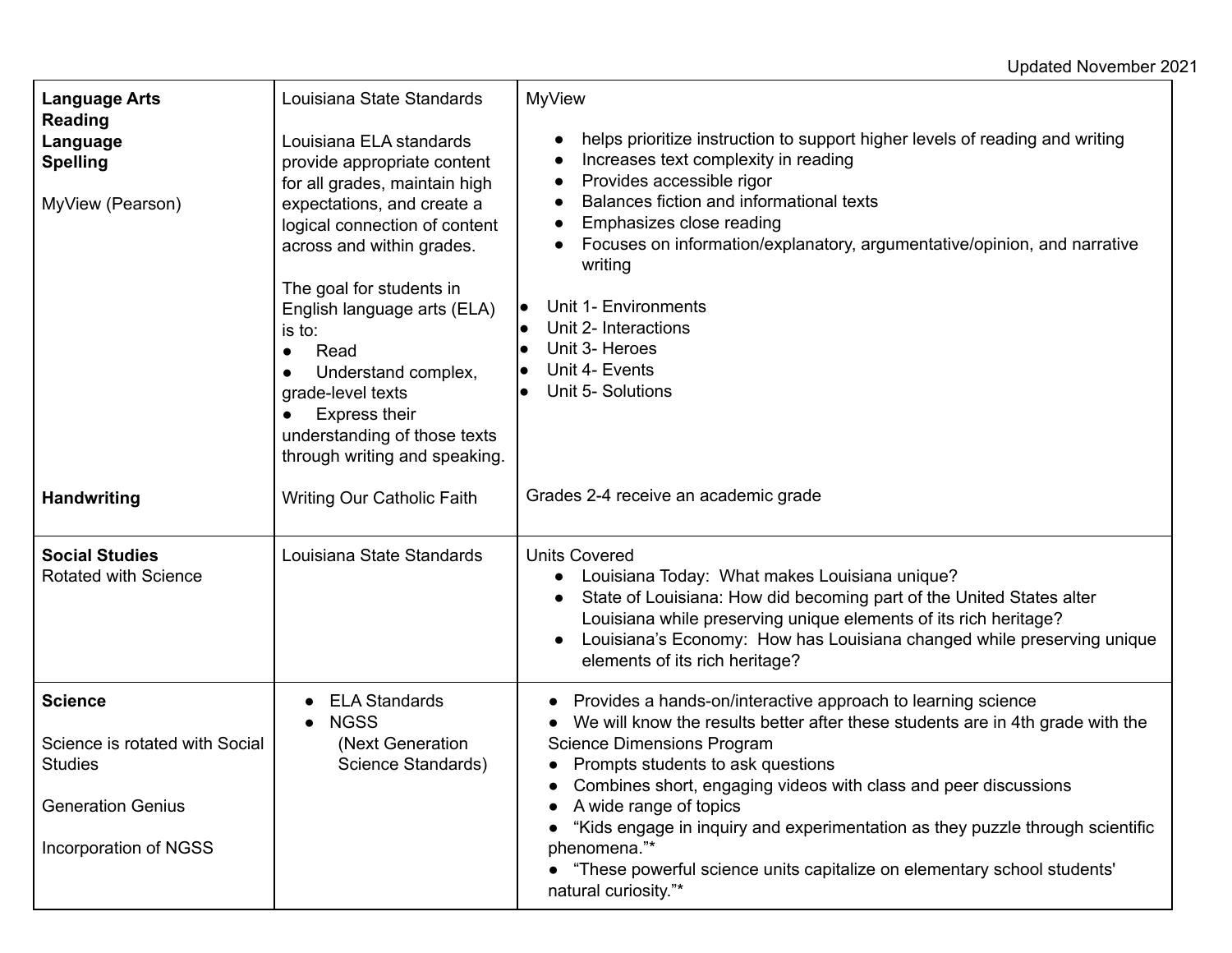| <b>Science continued</b> | *Source - Common Sense Media                                                                                                                                                                                                                                                                                                                                                                                                                                                                                                                                                                                                                                                                                                                                                                                                                                                                                                                                                                                                                                                                                                                                                                            |
|--------------------------|---------------------------------------------------------------------------------------------------------------------------------------------------------------------------------------------------------------------------------------------------------------------------------------------------------------------------------------------------------------------------------------------------------------------------------------------------------------------------------------------------------------------------------------------------------------------------------------------------------------------------------------------------------------------------------------------------------------------------------------------------------------------------------------------------------------------------------------------------------------------------------------------------------------------------------------------------------------------------------------------------------------------------------------------------------------------------------------------------------------------------------------------------------------------------------------------------------|
|                          | <b>Mystery Units</b><br>• Animals Through Time<br>$\circ$ Mystery- (1) Where can you find whales in a desert?, (2) How do we<br>know what dinosaurs looked like?, (3) Can you outrun a dinosaur?, (4) What<br>kinds of animals might there be in the future?, (5) Can selection happen<br>without people?, (6) Why do dogs wag their tails?, (7) What's the best way to<br>get rid of mosquitos?, (8) How long can people (and animals) survive in<br>outer space?<br><b>Power of Flowers</b><br>$\circ$ Mystery- (1) Why do plants grow flowers?, (2) Why do plants give us<br>fruit?, (3) Why are some apples red and some green?, (4) How could you<br>make the biggest fruit in the world?<br><b>Stormy Skies</b><br>$\circ$ Mystery- (1) Where do clouds come from?, (2) How can we predict when<br>it's going to storm?, (3) Why are some places always hot?, (4) How can you<br>keep a house from blowing away in a windstorm?<br><b>Invisible Forces</b><br>Mystery- (1) How could you win a tug0of0war against a bunch of adults?, (2) What<br>makes bridges so strong?, (3) How can you go faster down a slide?, (4) What<br>can magnets do?, (5) How could you unlock a door using a magnet? |
| <b>Theology</b>          | Daily Prayer<br>$\bullet$<br>Prayers Learned<br>○ Sign of the Cross<br>The Lord's Prayer<br>Hail Mary<br>$\circ$<br>Glory Be<br><b>Grace before Meals</b><br>$\circ$<br>Angel of God Prayer<br>Mass responses<br><b>Act of Contrition</b><br>Trinity<br>$\circ$<br>Apostles' Creed<br>$\circ$<br><b>Great Commandment</b><br>$\circ$<br><b>Ten Commandments</b><br>Locate Bible passages by book, chapter, and verse<br>$\circ$<br>Introduction of the Liturgical Year<br>$\circ$                                                                                                                                                                                                                                                                                                                                                                                                                                                                                                                                                                                                                                                                                                                       |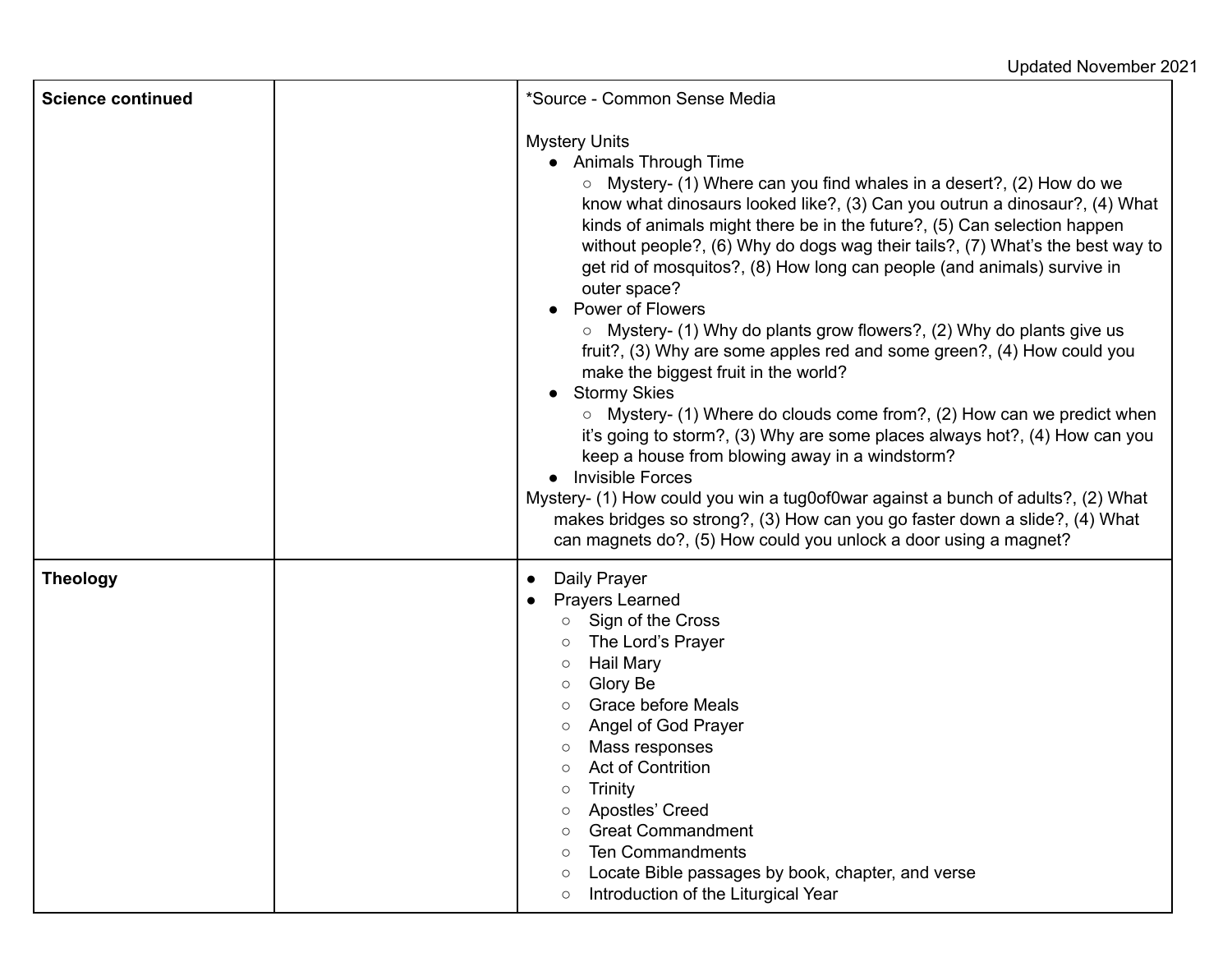Updated November 2021

| <b>Theology continued</b> |                            | Two Class Masses (Participants)<br>$\bullet$<br><b>Weekly Mass</b><br>$\bullet$<br>First & Third Friday Rosary<br>$\bullet$<br><b>First Thursday Adoration</b><br>$\bullet$<br>Blessing of the Pets<br>$\bullet$<br>Blessing of the Tombs<br>$\bullet$<br><b>Blessing of the Throats</b><br>St. Joseph's Altar Presentation<br>The way of the Cross<br>$\bullet$<br><b>Community Service Projects</b><br><b>Advent Retreat</b>                                                                                                                                                                                                   |
|---------------------------|----------------------------|----------------------------------------------------------------------------------------------------------------------------------------------------------------------------------------------------------------------------------------------------------------------------------------------------------------------------------------------------------------------------------------------------------------------------------------------------------------------------------------------------------------------------------------------------------------------------------------------------------------------------------|
|                           | <b>Virtues in Practice</b> | The Virtues in Practice Program focuses on the same virtue school-wide for a month<br>at a time. It covers 27 virtues over a three-year cycle, with 81 saints held as models<br>of the virtues. The years focus on the Year of Faith, Year of Hope, and Year of<br>Charity.                                                                                                                                                                                                                                                                                                                                                      |
|                           | Christ in Us (Sadlier)     | Christ In Us is built on the four pillars of the Catechism of the Catholic Church (creed,<br>sacraments, morality, and prayer) rooted in Tradition and Scripture. Students<br>encounter Christ, accompany one another in faith, and live as missionary disciples in<br>the world.<br>Unit 1- How do we know God?<br>Unit 2- How do we celebrate what we believe?<br>Unit 3- How do we live what we believe?<br>Unit 4- How do we become what we believe?<br>Unit 5- why and how do we celebrate the Church year?                                                                                                                 |
| <b>Testing</b>            | <b>ACT Aspire Testing</b>  | ACT Aspire is an assessment system that measures academic achievement in<br>$\bullet$<br>English, Math, Reading, Science, and Writing in grades 3 through 10.<br>Highlights progress toward the ACT College and Career Readiness Standards<br>and Benchmarks.<br>Connects a student's score to specific skills and knowledge important for college<br>and work success.<br>Connects students' performance with reading benchmarks.<br>$\bullet$<br>Identifies students in need of intervention and enrichment opportunities.<br>Interim Tests administered two to three times per year in English, Math, Reading,<br>and Science |